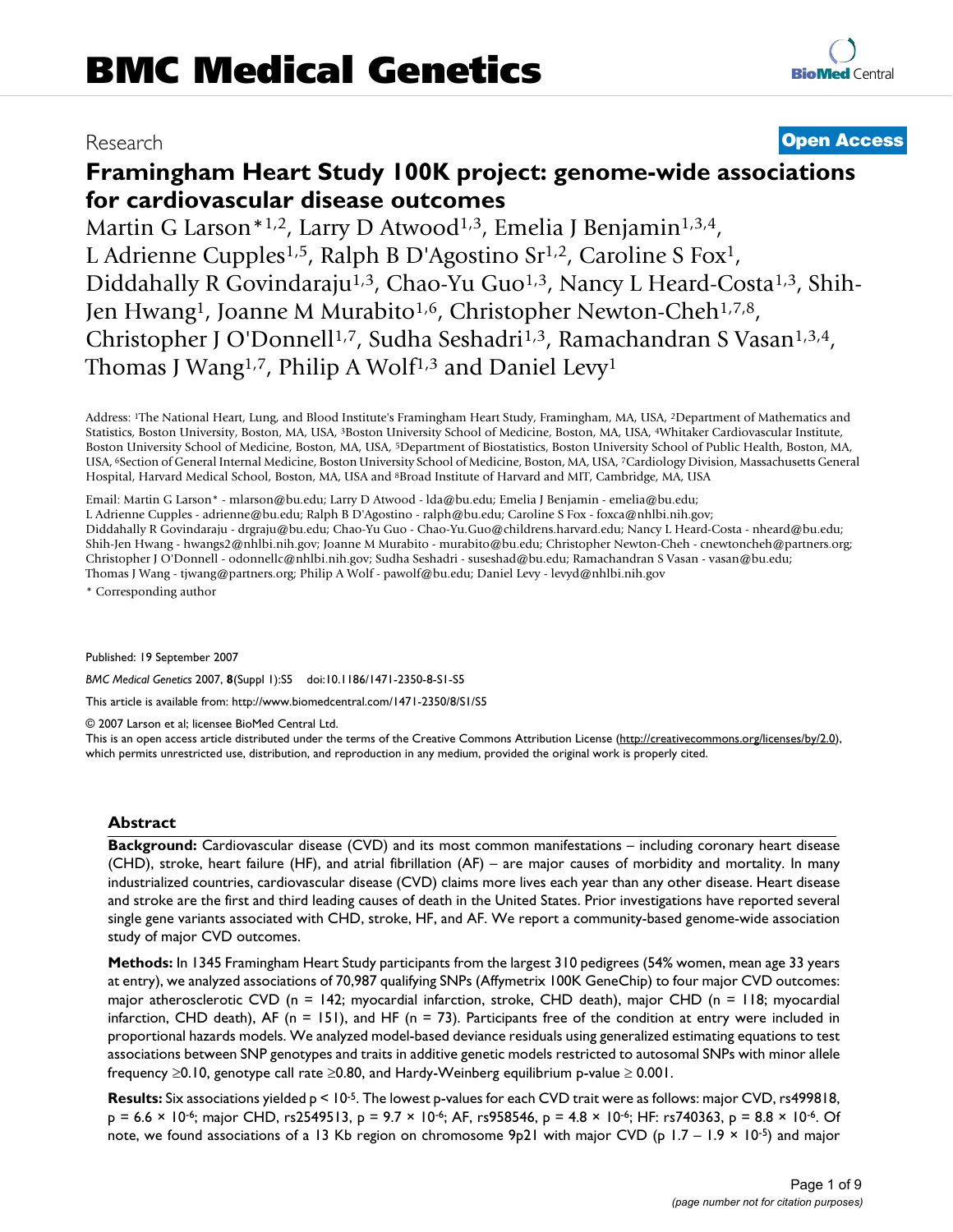CHD (p 2.5 – 3.5  $\times$  10<sup>-4</sup>) that confirm associations with CHD in two recently reported genome-wide association studies. Also, rs10501920 in *CNTN5* was associated with AF ( $p = 9.4 \times 10^{-6}$ ) and HF ( $p = 1.2 \times 10^{-4}$ ). Complete results for these phenotypes can be found at the dbgap website [http://www.ncbi.nlm.nih.gov/projects/gap/cgi-bin/study.cgi?id=phs000007.](http://www.ncbi.nlm.nih.gov/projects/gap/cgi-bin/study.cgi?id=phs000007)

**Conclusion:** No association attained genome-wide significance, but several intriguing findings emerged. Notably, we replicated associations of chromosome 9p21 with major CVD. Additional studies are needed to validate these results. Finding genetic variants associated with CVD may point to novel disease pathways and identify potential targeted preventive therapies.

# **Background**

Cardiovascular disease (CVD) and its most common manifestations, coronary heart disease (CHD), stroke, heart failure (HF), and atrial fibrillation (AF) are major causes of morbidity and mortality. In many industrialized countries CVD claims more lives each year than any other disease. In the United States, for example, heart disease and stroke are the first and third leading causes of death [1]. At age 40 the lifetime risk of developing CHD is one in two for men and one in three for women [2], the lifetime risk for stroke is one in six for men and one in five for women [3], the lifetime risk for HF is one in five in men and women [4] and the lifetime risk for AF is one in four in both sexes [5].

Prior Framingham Heart Study research points to strong familial patterns of CVD, HF, and AF [6-8] and such evidence is consistent with a genetic effect. Several single gene variants associated with CHD and atherosclerotic CVD have been reported [9-13]. A substantial body of research has also identified a number of genetic variants associated with HF and AF [14,15].

We report results of a genome-wide association study of four CVD outcomes in community-based Framingham Heart Study participants who were enrolled without regard to disease status. Analysis for each specific outcome was restricted to those free of the condition at baseline. We also provide association results for previously reported candidate genes and candidate regions for these CVD outcomes.

# **Methods**

#### *Study sample*

In 1948, 5209 men and women from Framingham, Massachusetts, who were between 28 and 62 years of age, were recruited to participate in the Framingham Heart Study [16]. Periodic clinic visits, performed every two years, included a medical history, physical examination focusing on the cardiovascular system, laboratory tests, and electrocardiogram. The offspring cohort of the Framingham Heart Study began in 1971, with the enrollment of 5124 offspring and spouses of offspring of original participants [17]. Repeated examinations of the offspring cohort occurred approximately every 4 years, except for an

8 year interval between their initial and second visit. At each clinic visit, participants gave written informed consent. The consent documents and the examination content were approved by the Institutional Review Board at Boston University Medical Center (Boston, Massachusetts).

## *Phenotype definition & methods*

All participants in both cohorts who were free of a specific condition at enrollment were analyzed for onset of that endpoint during follow up through the end of 2004. All suspected CVD events were reviewed and adjudicated by a panel of three Framingham physician investigators after review of all available Framingham Heart Study examination records, hospitalization records, and physician notes, using previously published criteria [18].

For these analyses, we considered four groups of events: major CHD events included recognized myocardial infarction, coronary insufficiency, and death due to CHD; major atherosclerotic CVD events included major CHD plus atherothrombotic stroke; the remaining groups were HF and AF. Myocardial infarction was diagnosed by the presence of 2 out of 3 clinical criteria: new diagnostic Qwaves on ECG, prolonged ischemic chest discomfort, and elevation of serum biomarkers of myocardial necrosis. CHD death was established upon review of all available records, if the cause of death was probably CHD and no other cause could be ascribed.

Atherothrombotic brain infarction was defined as a nonembolic acute-onset focal neurological deficit of vascular etiology that persisted for more than 24 hours or an ischemic infarct was documented at autopsy.

History of interim hospitalizations and symptoms of HF were obtained at each clinic examination; outside medical records were evaluated for participants who did not attend an examination. Three physicians reviewed all suspected interim events using Framingham Heart Study clinic notes, external physician reports and hospitalization records. HF was diagnosed when at least two major criteria were present, or one major and two minor criteria. Major criteria were paroxysmal nocturnal dyspnea, pulmonary rales, distended jugular veins, enlarging heart size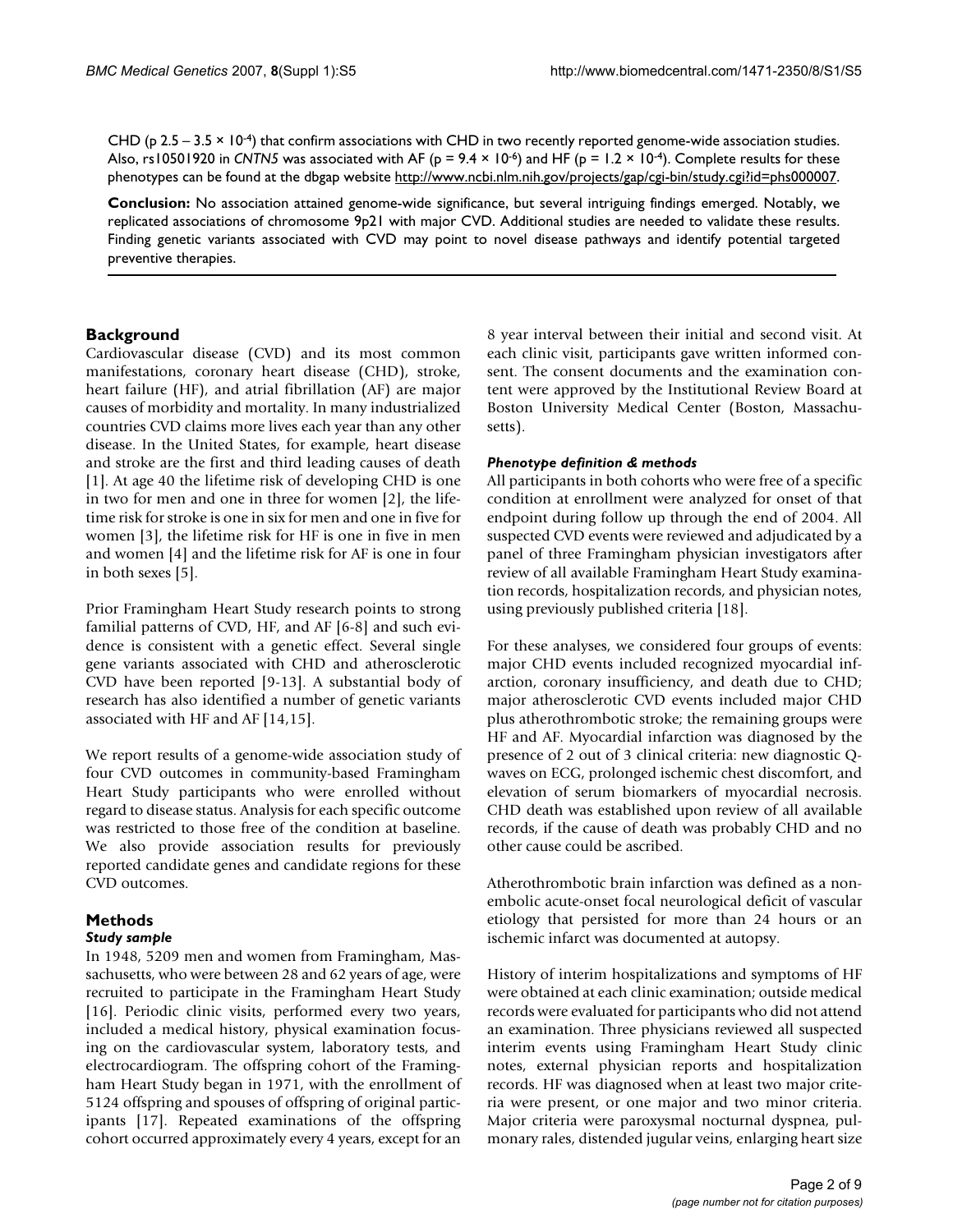on chest radiography, acute pulmonary edema, hepatojugular reflux, third heart sound, jugular venous pressure of 16 cm or greater, weight loss of 4.5 kg or greater in response to diuresis, pulmonary edema, visceral congestion, or cardiomegaly on autopsy. Minor criteria counted only if not attributed to another disease. Minor criteria were bilateral ankle edema, nocturnal cough, shortness of breath on ordinary exertion, hepatomegaly, pleural effusion, vital capacity decreased by one third from previous maximum, and heart rate ≥120 beats/min.

AF was diagnosed when, upon review by a study cardiologist, AF or atrial flutter was present on an ECG obtained from a routine Framingham clinic examination or from a hospital or physician record. HF was defined on the basis of review of medical records and the finding of concurrent presence of two major or one major plus two minor criteria [19].

# *Genotyping methods*

The accompanying Overview [20] provides details of the genotyping methods used in this investigation. The Affymetrix 100K chip with 112,990 autosomal SNPs was used to genotype individual participant DNA on the Framingham Heart Study family plate set. SNPs were excluded for minor allele frequency  $< 0.1$  (n = 38062); call rate  $< 0.8$  (n = 2346); Hardy Weinberg equilibrium p value  $< 0.001$  (n = 1595). After these exclusions, 70,987 SNPs were available for analysis.

# *Statistical methods*

Proportional-hazards models were used to analyze time to each endpoint, stratified by cohort, using covariate values obtained at enrollment. Models were adjusted for (i) sex and age, or (ii) sex, age and multiple covariates. For CVD and CHD, covariates included smoking, diabetes, systolic BP, anti-hypertensive treatment and total cholesterol; for HF, covariates were smoking, diabetes, systolic BP, anti-hypertensive treatment and body mass index; for AF, covariates were diabetes, systolic BP, anti-hypertensive therapy and valve disease. Deviance residuals estimated from each model were standardized (mean 0, variance 1) to form the phenotypes analyzed with genetic models. For genotype-phenotype association analyses, we assumed an additive-allele model of inheritance and we conducted association tests using regression models with generalized estimating equations (GEE), as well as family-based association testing using FBAT. Due to relatively small numbers of outcome events and non-normality of the deviance residuals, we decided *a priori* not to perform linkage analysis on outcomes residuals. The distribution of observed p values for the four CVD outcomes was compared to that which would be expected under the null hypothesis of no genetic associations with outcomes.

# *Candidate gene analyses*

GEE and FBAT additive genetic effect models also were run for SNPs in or near candidate genes for each of the CVD outcomes. Candidate genes were selected after separate literature searches for each outcome. All SNPs across the interval extending from 200 Kb proximal to the start to 200 kb beyond the end of each gene were eligible if the minor allele frequency was  $\geq 0.1$ , the genotype call rate was ≥0.8, and the Hardy-Weinberg equilibrium p value was ≥0.001.

# **Results**

Four primary phenotypes were analyzed: major atherosclerotic CVD ( $n = 142$ ), major CHD ( $n = 118$ ), HF ( $n =$ 73), and AF (n = 151). Covariates for each outcome are listed in Table 1. In this sample, deviance residuals from multivariable models generally had low heritability: HF, 0.023 (SE = 0.054); Major CVD, 0.036 (SE = 0.058), Major CHD,  $0.085$  (SE = 0.061); and AF,  $0.135$  (SE = 0.058).

GEE additive genetic models yielded six associations with p values < 10-5 and another 31 with p values < 10-4 (see Table 2a for best 25). The lowest p-values for each CVD phenotype were as follows: major CVD, rs499818, p = 6.6  $\times$  10<sup>-6</sup>; major CHD, rs2549513, p = 9.7  $\times$  10<sup>-6</sup>; AF, rs958546, p =  $4.8 \times 10^{-6}$ ; HF: rs740363, p =  $8.8 \times 10^{-6}$ . Of note, rs10501920 in *CNTN5* was associated with AF (p = 9.4  $\times$  10<sup>-6</sup>) and HF (p = 1.2  $\times$  10<sup>-4</sup>). Three SNPs near *PHACTR1* were associated with major CVD (rs499818, rs1512411, rs507369; lowest  $p = 6.6 \times 10^{-6}$  and one of these was associated with major CHD (rs1512411;

## **Table 1: Phenotype definitions**

| Phenotype                  | <b>Definition</b>                                                                          | Number of individuals | Number with event | Adjustment*                                                                                                           |
|----------------------------|--------------------------------------------------------------------------------------------|-----------------------|-------------------|-----------------------------------------------------------------------------------------------------------------------|
| Major CVD                  | Myocardial infarction, coronary<br>insufficiency, CHD death, or<br>atherothrombotic stroke | 1345                  | 142               | Age, sex; Multivariable: Age, sex, smoking, diabetes,<br>systolic BP, anti-hypertensive therapy, total<br>cholesterol |
| Major CHD                  | Myocardial infarction, coronary<br>insufficiency, or CHD death                             | 1345                  | 118               | Same as Major CVD                                                                                                     |
| <b>Heart failure</b>       | Heart failure, hospitalized or non-<br>hospitalized                                        | 1345                  | 73                | Same as Major CVD except BMI added, total<br>cholesterol removed                                                      |
| <b>Atrial fibrillation</b> | Atrial fibrillation or atrial flutter on ECG                                               | 1341                  | 151               | Age, sex; Multivariable: Age, sex, diabetes, systolic BP, anti-hypertensive therapy, valve disease                    |

\* Covariates in cohort-stratified proportional-hazards models for time to event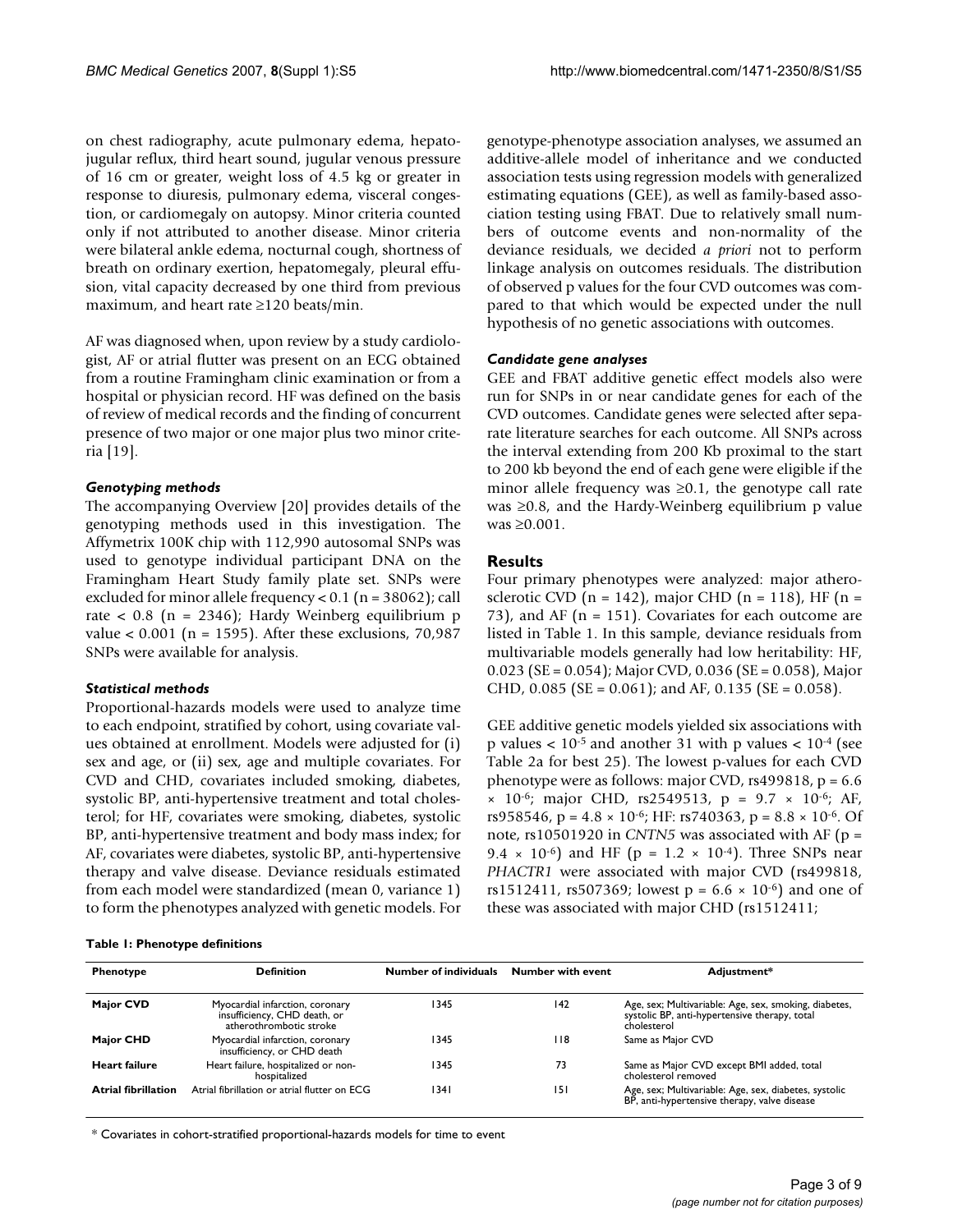| Phenotype                                  | <b>SNP</b>  | Chromosome                                                       | <b>Position</b>           | <b>GEE P value</b> | <b>FBAT P value</b> | Gene                |
|--------------------------------------------|-------------|------------------------------------------------------------------|---------------------------|--------------------|---------------------|---------------------|
| 2a. Results ordered by GEE p-value results |             |                                                                  |                           |                    |                     |                     |
| AF                                         | rs958546    | 13                                                               | 45,731,718                | 4.78E-06           | 0.104               |                     |
| Major CVD                                  | rs499818    | 6                                                                | 13,440,446                | 6.64E-06           | 0.17                |                     |
| AF                                         | rs4776472   | 15                                                               | 67,793,927                | 7.87E-06           | 0.042               |                     |
| <b>HF</b>                                  | rs740363    | 0                                                                | 118,565,596               | 8.82E-06           | 0.065               | KIAA1598            |
| AF                                         | rs10501920  | П                                                                | 98,998,383                | 9.40E-06           | 0.448               | CNTN <sub>5</sub>   |
| Major CHD                                  | rs2549513   | 16                                                               | 78,108,228                | 9.65E-06           | 0.106               |                     |
| AF                                         | rs10507539  | 13                                                               | 45,732,707                | I.05E-05           | 0.02                |                     |
| Major CVD                                  | rs1512411   | 6                                                                | 13,439,076                | I.55E-05           | 0.366               | PHACTRI, TBCID7     |
| Major CVD                                  | rs10511701  | 9                                                                | 22,102,599                | I.67E-05           | 0.132               |                     |
| Major CVD                                  | rs1556516   | 9                                                                | 22,090,176                | I.86E-05           | 0.071               |                     |
| Major CVD                                  | rs1537371   | 9                                                                | 22,089,568                | I.87E-05           | 0.068               |                     |
| Major CHD                                  | rs10497726  | $\overline{2}$                                                   | 192,876,826               | <b>I.98E-05</b>    | 0.046               | TMEFF2              |
| Major CHD                                  | rs2962994   | 15                                                               | 55,129,991                | <b>I.98E-05</b>    | 0.279               | TCF12               |
| Major CHD                                  | rs997651    | 17                                                               | 61,344,845                | 2.28E-05           | 0.547               | MGC33887            |
| Major CVD                                  | rs2148079   | 3                                                                | 109,989,414               | 2.33E-05           | 0.026               | RAB20               |
| AF                                         | rs10501918  | $\mathbf{H}$                                                     | 98,971,412                | 2.40E-05           | 0.093               | CNTN <sub>5</sub>   |
| <b>HF</b>                                  | rs10511633  | 9                                                                | 17,151,527                | 2.59E-05           | 0.044               | $C9$ orf $39$       |
| Major CHD                                  | rs7836535   | 8                                                                | 96,774,748                | 2.63E-05           | 0.003               |                     |
| Major CHD                                  | rs1820996   | 15                                                               | 55,120,501                | 2.83E-05           | 0.218               | TCF12               |
| Major CHD                                  | rs213168    | 15                                                               | 55,028,949                | 3.09E-05           | 0.278               | TCF12               |
| Major CHD                                  | rs997652    | 17                                                               | 61,344,827                | 3.22E-05           | 0.613               | MGC33887            |
| AF                                         | rs4590838   | П                                                                | 97,372,875                | 4.03E-05           | 0.248               |                     |
| Major CHD                                  | rs10516882  | $\overline{4}$                                                   | 92,265,754                | 4.33E-05           | 0.858               |                     |
| Major CVD                                  | rs1742083   | 4                                                                | 90,256,423                | 5.23E-05           | 0.138               | TTC7B               |
| <b>Major CVD</b>                           | rs507369    | 6                                                                | 13,440,039                | 6.23E-05           | 0.137               | PHACTRI, TBCID7     |
|                                            |             |                                                                  |                           |                    |                     |                     |
| 2b. Results Ordered by FBAT                |             |                                                                  |                           |                    |                     |                     |
| Major CHD                                  | rs10505879  | 12                                                               | 22,539,123                | 0.058              | 3.06E-05            | <b>KIAA0528</b>     |
| Major CVD                                  | rs39312     | 7                                                                | 116,548,736               | 0.138              | 4.37E-05            | WNT <sub>2</sub>    |
| AF                                         | rs10511311  | 3                                                                | 113,538,529               | 0.003              | 4.45E-05            | CD200               |
| AF                                         | rs1427828   | 12                                                               | 88,264,967                | 0.018              | 4.58E-05            | DUSP6               |
| <b>HF</b>                                  | rs10515869  | 5                                                                | 163,444,804               | 0.029              | 4.72E-05            |                     |
| AF                                         | rs1751382   | 4                                                                | 67,762,403                | 0.138              | 5.14E-05            | RAD5 <sub>ILI</sub> |
| AF                                         | rs1314913   | 4                                                                | 67,769,347                | 0.126              | 5.53E-05            | RAD51L1             |
| AF                                         | rs262467    | 6                                                                | 120,497,469               | 0.117              | 6.39E-05            |                     |
| AF                                         | rs412253    | 4                                                                | 31,119,019                | 0.086              | 6.55E-05            |                     |
| Major CVD                                  | rs39317     | 7                                                                | 116,560,255               | 0.219              | 6.72E-05            | WNT2, ASZ I         |
| Major CVD                                  | rs9886209   | 7                                                                | 116,599,175               | 0.594              | 6.95E-05            | ASZI                |
| Major CVD                                  | rs10493900  | T                                                                | 98,357,234                | 0.801              | 7.10E-05            |                     |
| AF                                         | rs1298340   | 4                                                                | 67,747,245                | 0.275              | 7.40E-05            | RAD5 ILI            |
| Major CVD                                  | rs2452503   | $\,$ l $\,$                                                      | 60,686,639                | 0.384              | 9.94E-05            | FAM13C1             |
| AF                                         | rs324735    | 4                                                                | 77,062,193                | 0.018              | 9.98E-05            |                     |
| Major CHD                                  | rs580069    | $\mathbf{H}$                                                     | 121,794,555               | 0.074              | I.24E-04            |                     |
| AF                                         | rs1604355   | $\mathbf{I}$                                                     | 187,190,664               | 0.294              | I.29E-04            | FAM5C               |
| Major CHD                                  | rs559453    | $\mathsf{H}% _{T}=\mathsf{H}_{T}\left( \mathcal{M}_{T}\right) ,$ | 121,794,482               | 0.073              | I.32E-04            |                     |
| Major CHD                                  | rs951442    | 15                                                               | 31,705,234                | 0.003              | I.35E-04            | RYR3                |
| HF                                         | rs I 176486 | $\overline{10}$                                                  | 132,315,529               | 0.165              | <b>I.49E-04</b>     |                     |
| AF                                         | rs2421954   | $\overline{\mathbf{c}}$                                          | 63,665,926                | 0.003              | $1.51E-04$          | LOC51057            |
| HF                                         | rs9313999   | 5                                                                | 163,444,569               | 0.015              | I.55E-04            |                     |
| AF                                         | rs7676376   | 4                                                                | 158, 199, 764             | 0.282              | I.72E-04            | <b>PDGFC</b>        |
|                                            | rs10501127  | $\mathbf{H}$                                                     |                           |                    |                     | CD <sub>59</sub>    |
| Major CHD<br>AF                            |             | 3                                                                | 33,698,233<br>110,400,929 | 0.251<br>0.002     | I.78E-04            |                     |
|                                            | rs   163397 |                                                                  |                           |                    | I.78E-04            |                     |

# **Table 2: Additive Genetic Model – ordered by GEE (2a) and FBAT (2b) p-value Results**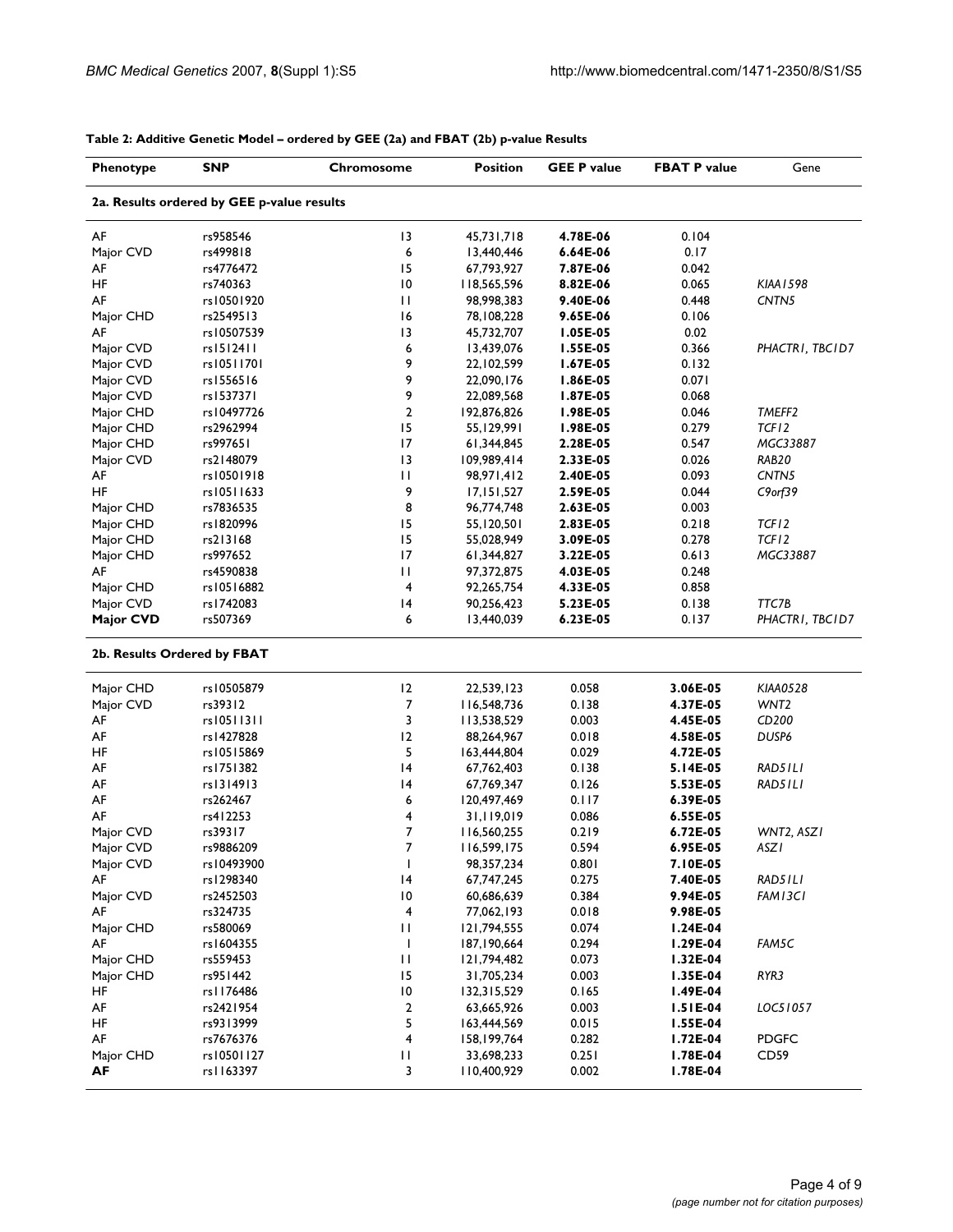| P value group                | <b>Frequency</b> | Percent | Expected* | Ratio** |
|------------------------------|------------------|---------|-----------|---------|
| $0.10 \leq p$                | 254,464          | 89.6164 | 90.000%   | 00.1    |
| $0.01 \le p \le 0.10$        | 26,218           | 9.2334  | 9.000%    | 1.03    |
| $0.001 \le p \le 0.01$       | 2,892            | 1.0185  | 0.900%    | I.I3    |
| $0.0001 \leq p \leq 0.001$   | 337              | 0.1187  | 0.090%    | 1.32    |
| $0.00001 \leq p \leq 0.0001$ | 31               | 0.0109  | 0.009%    | 1.21    |
| $p \leq 0.00001$             | 6                | 0.0021  | 0.001%    | 2.11    |

**Table 3: Distribution of Observed and Expected P Values from GEE models**

\*Expected under uniform distribution. \*\*Ratio of observed to expected.

 $p = 6.3 \times 10^{-5}$ . Among GEE results for HF was rs939698  $(p = 3.6 \times 10^{-4})$  in *RYR2*, which has been implicated in arrhythmogenic right ventricular dysplasia/cardiomyopathy [21], a rare familiar cardiomyopathy.

Results of FBAT are provided in Table 2b. The lowest p values for each phenotype were: major CVD, rs39312 in *WNT2*,  $p = 4.4 \times 10^{-5}$ ; major CHD, rs10505879,  $p = 3.1 \times 10^{-5}$ 10-5; AF, rs10511311 in *CD200*, p = 4.5 × 10-5; and HF,  $rs10515869, 4.72 \times 10^{-5}$ .

The distribution of observed GEE p values is presented in Table 3. Note that the ratio of observed to expected numbers is inflated only at very low p values.

Association results for 408 SNPs in 46 candidate genes (Table 4) revealed suggestive evidence for major CHD events for *ALOX5AP* (23 SNPs, 7 with p < 0.05 by GEE or FBAT), *GJA4* (14 SNPs, 6 with p < 0.05), *MEF2A* (5 SNPs, 2 with p < 0.05), and *PCSK9* (11 SNPs, 3 with p < 0.05). For HF, 4 SNPs in PLN and 2 each in ADRB2 and TPM1 had p values < 0.05. There was little evidence of association of AF with SNPs in specified candidate genes. Overall, 538 candidate-SNP association tests were carried out because there were 130 SNPs common to both major CHD and major CVD. Results with GEE  $p < 0.05$  were obtained for 28 tests  $(5.2\%)$  and  $p < 0.01$  for 5 tests (0.9%), similar to the overall distribution in Table 3. Lack of consistency between GEE and FBAT results may be due to lower power of FBAT compared with GEE tests.

Additionally, we examined all association results for major CHD and major CVD in the region of chromosome 9 that was recently reported to be associated with MI and CHD [22,23], We found that 7 SNPs in a 76 Kb region had p < 10-5 for one or both outcomes.

## **Discussion**

Cardiovascular disease is the leading cause of death in industrialized countries and will soon be the leading cause of death in the developing world [24]. Genomewide association studies provide an opportunity to extend our understanding of CVD pathogenesis and improve public health. The identification of novel genes and pathways that play a causal role in CVD is an essential objective for the development of new therapies for the prevention and treatment of CVD. Finding genetic associations with CVD risk that are robust across multiple studies will aid in the personalization of medicine by identifying high risk individuals who can be targeted for early and aggressive preventive care.

We provide results of genome-wide association for 4 CVD outcomes of great public health impact: major CVD, major CHD, AF, and HF. No associations attained genome-wide significance  $[4.4 \times 10^{-8} = 0.05/(70.987$  SNPs × 4 major traits × 2 adjustment levels × 2 association models)] in our analyses using GEE or FBAT additive genetic models. With dramatic declines in the cost of high throughput genotyping, selective genotyping of SNPs with suggestive evidence of association can be considered. Two-stage approaches – genome-wide association followed by selective genotyping – have been adopted as a practical and efficient strategy for pursuing initial genome-wide results [25,26].

Results of GEE and FBAT associations pointed to few candidate genes of obvious interest for any CVD outcomes. One intriguing result was the association of *RYR2* (rs939698,  $p = 3.6 \times 10^{-4}$ ) with HF. The ryanodine receptor has been implicated in arrhythmogenic right ventricular dysplasia/cardiomyopathy [21,27], a rare familial cardiomyopathy.

The lowest p values we identified may be purely by chance. The number of events (maximum of 142 for major CVD) was small to detect association, but would be sufficient to detect a SNP with high minor allele frequency in linkage disequilibrium with a causal variant that contributed high risk. This was the case for a genome-wide association study of age-related macular degeneration – only 96 cases and 50 controls were sufficient to identify genome-wide association with complement factor H [28]. Sometimes multiple SNPs in the same chromosomal region had low GEE p values for a trait; for example, Table 2a has SNP clusters on chromosomes 6, 9, 11, 13, 15 and 17. Linkage disequilibrium exists for those clustered SNPs (typically, pair-wise r2 above 0.80) and it is uncertain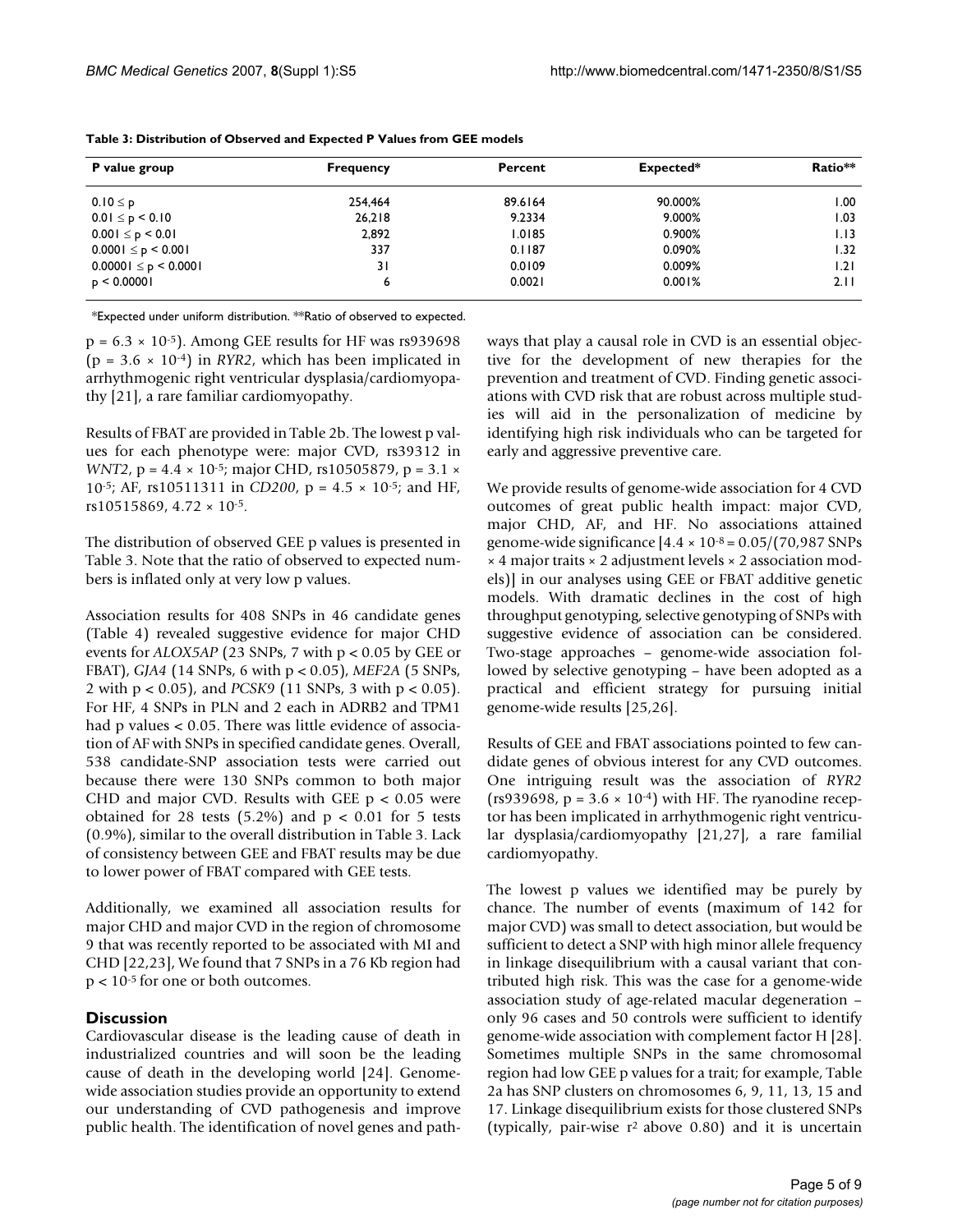| Candidate gene    | Total number of SNPs* | SNPs with $p$ value $< 0.05$ | Phenotype | <b>GEE</b> p value | <b>FBAT</b> p value |
|-------------------|-----------------------|------------------------------|-----------|--------------------|---------------------|
|                   |                       | Major CVD/Major CHD          |           |                    |                     |
| ALOX5             | 5                     | 0                            |           |                    |                     |
| ALOX5AP           | 23                    | rs7983138                    | Major CHD | 0.011              | 0.373               |
|                   |                       | rs2985183                    | Major CHD | 0.014              | 0.455               |
|                   |                       | rs7984952                    | Major CHD | 0.015              | 0.266               |
|                   |                       | rs117395                     | Major CHD | 0.016              | 0.568               |
|                   |                       | rs4603405                    | Major CHD | 0.018              | 0.257               |
|                   |                       | rs 10507391                  | Major CHD | 0.028              | 0.660               |
|                   |                       |                              |           |                    |                     |
|                   |                       | rs10507391                   | Major CVD | 0.043              | 0.878               |
|                   |                       | rs7995384                    | Major CHD | 0.049              | 0.967               |
| GJA4              | 4                     | rs618675                     | Major CHD | 0.004              | 0.169               |
|                   |                       | rs10489658                   | Major CHD | 0.004              | 0.145               |
|                   |                       | rs618675                     | Major CVD | 0.009              | 0.464               |
|                   |                       | rs10493062                   | Major CHD | 0.011              | 0.051               |
|                   |                       | rs768586                     | Major CHD | 0.016              | 0.135               |
|                   |                       | rs10489658                   | Major CVD | 0.025              | 0.237               |
|                   |                       | rs10489656                   | Major CHD | 0.520              | 0.030               |
|                   |                       | rs10489656                   | Major CVD | 0.538              | 0.044               |
|                   |                       | rs2093185                    | Major CVD | 0.547              | 0.019               |
|                   |                       | rs6686484                    | Major CHD | 1.000              | 0.031               |
| LGALS2            | T                     | 0                            |           |                    |                     |
| LTA               | $\overline{2}$        | 0                            |           |                    |                     |
| LTA4H             | 22                    | rs10492225                   | Major CHD | 0.013              | 0.080               |
| MEF2A             | 5                     | rs2033546                    | Major CVD | 0.004              | 0.006               |
|                   |                       | rs2863274                    | Major CVD | 0.006              | 0.006               |
|                   |                       | rs2033546                    | Major CHD | 0.016              | 0.013               |
|                   |                       | rs2863274                    | Major CHD | 0.062              | 0.021               |
| MMP3              | 17                    | rs2096767                    | Major CVD | 0.028              | 0.506               |
|                   |                       | rs2096767                    | Major CHD | 0.032              | 0.610               |
|                   |                       |                              |           |                    |                     |
|                   |                       | rs566125                     | Major CVD | 0.042              | 0.079               |
| <b>SERPINE I</b>  | 2                     | 0                            |           |                    |                     |
| PCSK9             | $\mathbf{H}$          | rs2114580                    | Major CHD | 0.010              | 0.075               |
|                   |                       | rs2114580                    | Major CVD | 0.026              | 0.057               |
|                   |                       | rs2317951                    | Major CVD | 0.076              | 0.002               |
|                   |                       | rs2317951                    | Major CHD | 0.077              | 0.002               |
|                   |                       | rs2317948                    | Major CHD | 0.478              | 0.029               |
|                   |                       | rs2317948                    | Major CVD | 0.584              | 0.026               |
| THBS2             | 7                     | rs911839                     | Major CVD | 0.192              | 0.035               |
|                   |                       | rs911839                     | Major CHD | 0.255              | 0.032               |
| THBS4             | 16                    | rs264986                     | Major CHD | 0.443              | 0.048               |
| VAMP8             | 5                     | 0                            |           |                    |                     |
|                   |                       | <b>Atrial fibrillation</b>   |           |                    |                     |
| ACE               | 3                     | 0                            |           |                    |                     |
| AGT               | 13                    | rs758216                     |           | 0.041              | 0.204               |
| GJA5              | 13                    | 0                            |           |                    |                     |
| KCNE2             | 4                     | 0                            |           |                    |                     |
| KCNH <sub>2</sub> | 6                     | 0                            |           |                    |                     |
| KCNJ2             | 23                    | rs10512574                   |           | 0.140              | 0.041               |
| <b>KCNQ1</b>      | 5                     | rs10488674                   |           | 0.136              | 0.046               |
| <b>KCNE1</b>      | 20                    | rs7277304                    |           | 0.745              | 0.047               |
|                   |                       | rs9305551                    |           | 0.119              | 0.018               |
|                   |                       | <b>Heart failure</b>         |           |                    |                     |
|                   |                       |                              |           |                    |                     |
| ABCC9             | 8                     | 0                            |           |                    |                     |
| ACTC              | 15                    | rs752876                     |           | 0.065              | 0.040               |

#### **Table 4: Association Results for Pre-Specified Candidate Genes**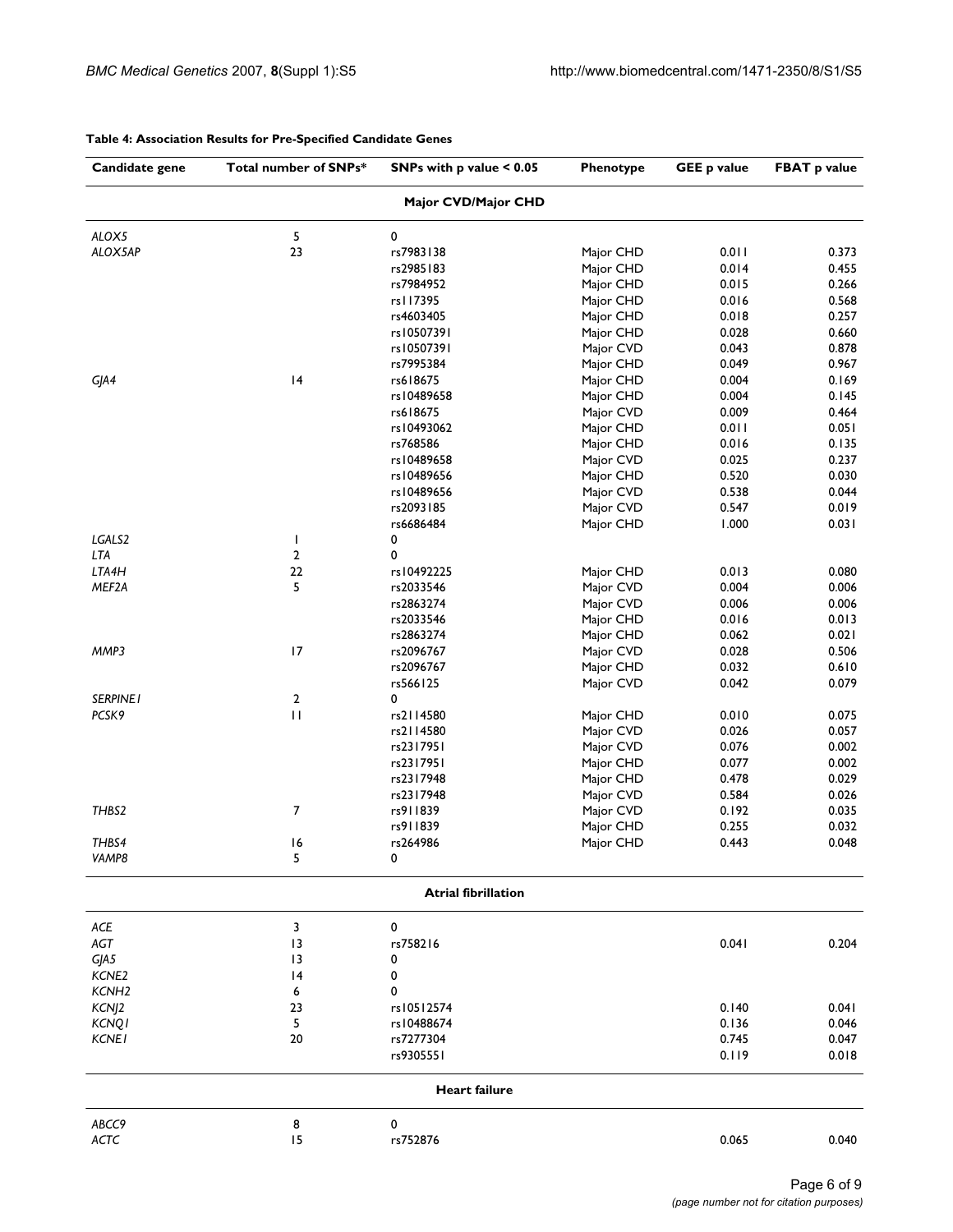| <b>ADRBI</b>      | 12             | $\overline{0}$ |       |       |
|-------------------|----------------|----------------|-------|-------|
| ADRB <sub>2</sub> | 8              | rs40949        | 0.545 | 0.025 |
|                   |                | rs185021       | 0.947 | 0.040 |
| ADRBK1            | 0              |                |       |       |
| ATP2A2            | 3              | 0              |       |       |
| CALML3            | 2              | 0              |       |       |
| <b>CTFI</b>       | 0              |                |       |       |
| DES               | $\overline{2}$ | 0              |       |       |
| DSP               | 15             | rs10484326     | 0.671 | 0.029 |
| LDB3              | 0              |                |       |       |
| LMNA              | 5              | 0              |       |       |
| MYBPC3            | 4              | 0              |       |       |
| MYH6              |                | 0              |       |       |
| MYH7              | 2              | 0              |       |       |
| MYL2              | 3              | 0              |       |       |
| MYL3              |                | 0              |       |       |
| PLN               | 16             | rs3951042      | 0.025 | 0.083 |
|                   |                | rs724868       | 0.055 | 0.039 |
|                   |                | rs9320660      | 0.063 | 0.034 |
|                   |                | rs10484286     | 0.074 | 0.043 |
| SGCD              | 37             | 0              |       |       |
| <b>TNNCI</b>      | 4              | rs1133415      | 0.040 | 0.131 |
| TNNI3             | T              | 0              |       |       |
| TNNT <sub>2</sub> | 9              | rs832177       | 0.015 | 0.164 |
| <b>TPMI</b>       | $\overline{7}$ | rs10519186     | 0.011 | 0.085 |
|                   |                | rs902027       | 0.152 | 0.011 |
| <b>TTN</b>        | 13             | rs10497521     | 0.705 | 0.030 |
| VCL               | 3              | 0              |       |       |

| Table 4: Association Results for Pre-Specified Candidate Genes (Continued) |  |  |
|----------------------------------------------------------------------------|--|--|
|----------------------------------------------------------------------------|--|--|

\*Includes all SNPs within 200 kb upstream of start to 200 kb downstream of end of gene, with genotype call rate ≥0.8; minor allele frequency ≥0.1; HWE  $p \geq 0.001$ .

Data are sorted by GEE additive genetic effects model with FBAT results provided alongside.

whether the concordant results represent statistically correlated chance findings or indicate regions of heightened interest.

Candidate gene results for the 4 CVD outcomes provided suggestive confirmation of prior associations reported for *ALOX5AP* (23 SNPs, 7 with  $p < 0.05$  by GEE or FBAT), *GJA4* (14 SNPs, 6 with p < 0.05), *MEF2A* (5 SNPs, 2 with p < 0.05), and *PCSK9* (11 SNPs, 3 with p < 0.05) in relation to CHD risk. In contrast, candidate gene results for HF and AF provided little evidence of replication of previously reported associations. Null results of these associations may be due in part to poor coverage of the candidates by the SNPs on the 100K chip and the modest number of events available for analysis. Our results can be compared with other genome-wide associations of similar phenotypes. We observed strong association of major CVD with 3 SNPs in the region of chromosome 9 that was recently reported to be associated with MI and CHD in multiple samples [22,23]. This provides convincing evidence that, despite modest numbers of events, we were able to identify true associations.

This investigation has several limitations. This study used CVD cases that were identified through careful surveillance of a community-based sample with multigenerational participation. Recruitment of original and offspring cohort participants began long before DNA collection, which occurred in recent years. Thus, most CVD cases were prevalent at the time of DNA collection. For CVD outcomes (such as these) with substantial mortality risk, a survival bias may have been introduced by this study design; individuals with early CVD events had to survive and attend a later clinic examination at which DNA was collected. Another limitation is the modest number of events included in analyses, in particular for HF, where only 73 events were available for analysis. For continuous traits, we had 78% power to detect a SNP with QTL heritability of 1% at significance level 10-3, and at significance level 10-6 we had 84% power for QTL heritability 2% [20]. In the setting of a limited number of outcome events, those are large effect sizes. The negative results of candidate gene analyses may underestimate associations for genes that are incompletely covered by the SNPs used in this investigation. Lastly, a large proportion of the results are likely to be due to chance. Replication studies are needed to determine which, if any, of the results we report are indicative of true associations of causal variants with disease outcomes.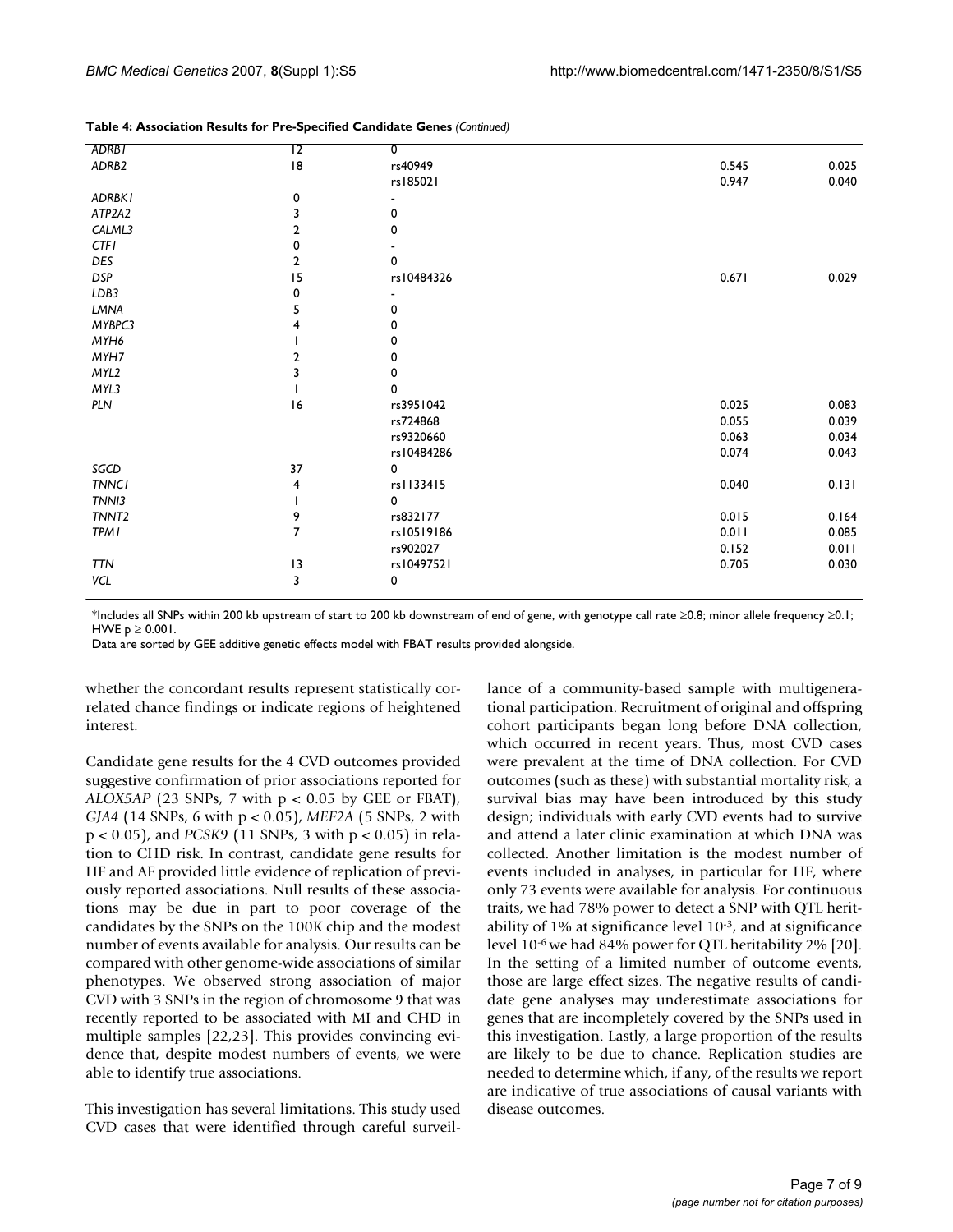These association results for major CVD outcomes extend experience with genome-wide association studies. Replication studies are needed and will be used to guide future genotyping and resequencing efforts. Finding genetic variants associated with CVD may facilitate the identification of high risk patients and aid in identifying targeted future approaches to prevention and treatment of CVD.

# **Abbreviations**

AF = atrial fibrillation; CHD = coronary heart disease; HF = heart failure; CVD = cardiovascular disease; FBAT = family based association test; GEE = generalized estimating equation.

## **Competing interests**

The authors declare that they have no competing interests.

## **Authors' contributions**

MGL participated in study design, data collection, statistical analysis, interpretation of results, and manuscript preparation. LDA contributed to the design and analysis. EJB contributed to the design of analyses, acquisition and interpretation of data, provided critical manuscript revisions. LAC contributed to the design and analysis. RBD contributed to the design and analysis. CSF contributed to data acquisition and approved the final version of the manuscript. DRG contributed to project design and data acquisition. CYG participated in statistical analysis. NLHC contributed to the design and analysis. SJH participated in statistical analysis and manuscript preparation. JMM participated in acquisition of data, interpretation, revising & approval of final manuscript. CNC participated in the analysis and interpretation of data and critical review of the manuscript. CJOD participated in the analysis and interpretation of data and critical review of the manuscript. SS participated in data collection, definition of phenotypes and review of the manuscript. RSV participated in data collection, interpretation of analyses and review of the manuscript. TJW contributed to data acquisition data, interpretation of data analysis, and revision of the manuscript for important intellectual content. PAW participated in data collection and project conception and design. DL contributed to project conception and design, interpretation of results, and drafting the manuscript.

All authors approved the final manuscript.

#### **Acknowledgements**

We acknowledge the Framingham Study participants. This work is supported by National Institute of Health/National Heart, Lung & Blood Institute (NHLBI) Contract N01-HC 25195. A portion of the research was conducted using the Boston University Linux Cluster for Genetic Analysis (LinGA) funded by the NIH NCRR (National Center for Research Resources) Shared Instrumentation grant (1S10RR163736-01A1).

This article has been published as part of *BMC Medical Genetics* Volume 8 Supplement 1, 2007: The Framingham Heart Study 100,000 single nucleotide polymorphisms resource. The full contents of the supplement are available online at <http://www.biomedcentral.com/1471-2350/8?issue=S1>.

#### **References**

- 1. Rosamond W, Flegal K, Friday G, Furie K, Go A, Greenlund K, Haase N, Ho M, Howard V, Kissela B, Kittner S, Lloyd-Jones D, McDermott M, Meigs J, Moy C, Nichol G, O'Donnell CJ, Roger V, Rumsfeld J, Sorlie P, Steinberger J, Thom T, Wasserthiel-Smoller S, Hong Y: **[. Heart](http://www.ncbi.nlm.nih.gov/entrez/query.fcgi?cmd=Retrieve&db=PubMed&dopt=Abstract&list_uids=17194875) [disease and stroke statistics--2007 update: a report from the](http://www.ncbi.nlm.nih.gov/entrez/query.fcgi?cmd=Retrieve&db=PubMed&dopt=Abstract&list_uids=17194875) American Heart Association Statistics Committee and [Stroke Statistics Subcommittee.](http://www.ncbi.nlm.nih.gov/entrez/query.fcgi?cmd=Retrieve&db=PubMed&dopt=Abstract&list_uids=17194875)** *Circulation* 2007, **115:**e69-e171.
- 2. Lloyd-Jones DM, Larson MG, Beiser A, Levy D: **[Lifetime risk of](http://www.ncbi.nlm.nih.gov/entrez/query.fcgi?cmd=Retrieve&db=PubMed&dopt=Abstract&list_uids=10023892) [developing coronary heart disease.](http://www.ncbi.nlm.nih.gov/entrez/query.fcgi?cmd=Retrieve&db=PubMed&dopt=Abstract&list_uids=10023892)** *Lancet* 1999, **353:**89-92.
- 3. Seshadri S, Beiser A, Kelly-Hayes M, Kase CS, Au R, Kannel WB, Wolf PA: **[The lifetime risk of stroke: estimates from the Framing](http://www.ncbi.nlm.nih.gov/entrez/query.fcgi?cmd=Retrieve&db=PubMed&dopt=Abstract&list_uids=16397184)[ham Study.](http://www.ncbi.nlm.nih.gov/entrez/query.fcgi?cmd=Retrieve&db=PubMed&dopt=Abstract&list_uids=16397184)** *Stroke* 2006, **37:**345-350.
- 4. Lloyd-Jones DM, Larson MG, Leip EP, Beiser A, D'Agostino RB, Kannel WB, Murabito JM, Vasan RS, Benjamin EJ, Levy D: **[Lifetime risk](http://www.ncbi.nlm.nih.gov/entrez/query.fcgi?cmd=Retrieve&db=PubMed&dopt=Abstract&list_uids=12473553) [for developing congestive heart failure: the Framingham](http://www.ncbi.nlm.nih.gov/entrez/query.fcgi?cmd=Retrieve&db=PubMed&dopt=Abstract&list_uids=12473553) [Heart Study.](http://www.ncbi.nlm.nih.gov/entrez/query.fcgi?cmd=Retrieve&db=PubMed&dopt=Abstract&list_uids=12473553)** *Circulation* 2002, **106:**3068-3072.
- 5. Lloyd-Jones DM, Wang TJ, Leip EP, Larson MG, Levy D, Vasan RS, D'Agostino RB, Massaro JM, Beiser A, Wolf PA, Benjamin EJ: **[Life](http://www.ncbi.nlm.nih.gov/entrez/query.fcgi?cmd=Retrieve&db=PubMed&dopt=Abstract&list_uids=15313941)[time risk for development of atrial fibrillation: the Framing](http://www.ncbi.nlm.nih.gov/entrez/query.fcgi?cmd=Retrieve&db=PubMed&dopt=Abstract&list_uids=15313941)[ham Heart Study.](http://www.ncbi.nlm.nih.gov/entrez/query.fcgi?cmd=Retrieve&db=PubMed&dopt=Abstract&list_uids=15313941)** *Circulation* 2004, **110:**1042-1046.
- 6. Lloyd-Jones DM, Nam BH, D'Agostino RB Sr, Levy D, Murabito JM, Wang TJ, Wilson PW, O'Donnell CJ: **[Parental cardiovascular dis](http://www.ncbi.nlm.nih.gov/entrez/query.fcgi?cmd=Retrieve&db=PubMed&dopt=Abstract&list_uids=15138242)[ease as a risk factor for cardiovascular disease in middle](http://www.ncbi.nlm.nih.gov/entrez/query.fcgi?cmd=Retrieve&db=PubMed&dopt=Abstract&list_uids=15138242)aged adults: a prospective study of parents and offspring.** *JAMA* 2004, **291:**2204-2211.
- Lee DS, Pencina MJ, Benjamin EJ, Wang TJ, Levy D, O'Donnell CJ, Nam BH, Larson MG, D'Agostino RB, Vasan RS: **[Association of](http://www.ncbi.nlm.nih.gov/entrez/query.fcgi?cmd=Retrieve&db=PubMed&dopt=Abstract&list_uids=16837677) [parental heart failure with risk of heart failure in offspring.](http://www.ncbi.nlm.nih.gov/entrez/query.fcgi?cmd=Retrieve&db=PubMed&dopt=Abstract&list_uids=16837677)** *N Engl J Med* 2006, **355:**138-147.
- 8. Fox CS, Parise H, D'Agostino RB Sr, Lloyd-Jones DM, Vasan RS, Wang TJ, Levy D, Wolf PA, Benjamin EJ: **[Parental atrial fibrillation as a](http://www.ncbi.nlm.nih.gov/entrez/query.fcgi?cmd=Retrieve&db=PubMed&dopt=Abstract&list_uids=15199036) [risk factor for atrial fibrillation in offspring.](http://www.ncbi.nlm.nih.gov/entrez/query.fcgi?cmd=Retrieve&db=PubMed&dopt=Abstract&list_uids=15199036)** *JAMA* 2004, **291:**2851-2855.
- 9. McCarthy JJ, Parker A, Salem R, Moliterno DJ, Wang Q, Plow EF, Rao S, Shen G, Rogers WJ, Newby LK, Cannata R, Glatt K, Topol EJ: **[Large scale association analysis for identification of genes](http://www.ncbi.nlm.nih.gov/entrez/query.fcgi?cmd=Retrieve&db=PubMed&dopt=Abstract&list_uids=15121769) underlying premature coronary heart disease: cumulative [perspective from analysis of 111 candidate genes.](http://www.ncbi.nlm.nih.gov/entrez/query.fcgi?cmd=Retrieve&db=PubMed&dopt=Abstract&list_uids=15121769)** *J Med Genet* 2004, **41:**334-341.
- 10. Helgadottir A, Manolescu A, Thorleifsson G, Gretarsdottir S, Jonsdottir H, Thorsteinsdottir U, Samani NJ, Gudmundsson G, Grant SF, Thorgeirsson G, Sveinbjornsdottir S, Valdimarsson EM, Matthiasson SE, Johannsson H, Gudmundsdottir O, Gurney ME, Sainz J, Thorhallsdottir M, Andresdottir M, Frigge ML, Topol EJ, Kong A, Gudnason V, Hakonarson H, Gulcher JR, Stefansson K: **[The gene encoding 5](http://www.ncbi.nlm.nih.gov/entrez/query.fcgi?cmd=Retrieve&db=PubMed&dopt=Abstract&list_uids=14770184) [lipoxygenase activating protein confers risk of myocardial](http://www.ncbi.nlm.nih.gov/entrez/query.fcgi?cmd=Retrieve&db=PubMed&dopt=Abstract&list_uids=14770184) [infarction and stroke.](http://www.ncbi.nlm.nih.gov/entrez/query.fcgi?cmd=Retrieve&db=PubMed&dopt=Abstract&list_uids=14770184)** *Nat Genet* 2004, **36:**233-239.
- 11. Ozaki K, Inoue K, Sato H, Iida A, Ohnishi Y, Sekine A, Sato H, Odashiro K, Nobuyoshi M, Hori M, Nakamura Y, Tanaka T: **[Functional](http://www.ncbi.nlm.nih.gov/entrez/query.fcgi?cmd=Retrieve&db=PubMed&dopt=Abstract&list_uids=15129282) [variation in LGALS2 confers risk of myocardial infarction](http://www.ncbi.nlm.nih.gov/entrez/query.fcgi?cmd=Retrieve&db=PubMed&dopt=Abstract&list_uids=15129282) [and regulates lymphotoxin-alpha secretion in vitro.](http://www.ncbi.nlm.nih.gov/entrez/query.fcgi?cmd=Retrieve&db=PubMed&dopt=Abstract&list_uids=15129282)** *Nature* 2004, **429:**72-75.
- 12. Wang L, Fan C, Topol SE, Topol EJ, Wang Q: **[Mutation of MEF2A](http://www.ncbi.nlm.nih.gov/entrez/query.fcgi?cmd=Retrieve&db=PubMed&dopt=Abstract&list_uids=14645853) [in an inherited disorder with features of coronary artery dis](http://www.ncbi.nlm.nih.gov/entrez/query.fcgi?cmd=Retrieve&db=PubMed&dopt=Abstract&list_uids=14645853)[ease.](http://www.ncbi.nlm.nih.gov/entrez/query.fcgi?cmd=Retrieve&db=PubMed&dopt=Abstract&list_uids=14645853)** *Science* 2003, **302:**1578-1581.
- 13. Shiffman D, Ellis SG, Rowland CM, Malloy MJ, Luke MM, Iakoubova OA, Pullinger CR, Cassano J, Aouizerat BE, Fenwick RG, Reitz RE, Catanese JJ, Leong DU, Zellner C, Sninsky JJ, Topol EJ, Devlin JJ, Kane JP: **[Identification of four gene variants associated with myo](http://www.ncbi.nlm.nih.gov/entrez/query.fcgi?cmd=Retrieve&db=PubMed&dopt=Abstract&list_uids=16175505)[cardial infarction.](http://www.ncbi.nlm.nih.gov/entrez/query.fcgi?cmd=Retrieve&db=PubMed&dopt=Abstract&list_uids=16175505)** *Am J Hum Genet* 2005, **77:**596-605.
- 14. Ahmad F, Seidman JG, Seidman CE: **[The genetic basis for cardiac](http://www.ncbi.nlm.nih.gov/entrez/query.fcgi?cmd=Retrieve&db=PubMed&dopt=Abstract&list_uids=16124859) [remodeling.](http://www.ncbi.nlm.nih.gov/entrez/query.fcgi?cmd=Retrieve&db=PubMed&dopt=Abstract&list_uids=16124859)** *Annu Rev Genomics Hum Genet* 2005, **6:**185-216.
- 15. Roberts R: **[Genomics and cardiac arrhythmias.](http://www.ncbi.nlm.nih.gov/entrez/query.fcgi?cmd=Retrieve&db=PubMed&dopt=Abstract&list_uids=16386658)** *J Am Coll Cardiol* 2006, **47:**9-21.
- 16. Dawber TR, Meadors GF, Moore FE Jr: **[Epidemiological](http://www.ncbi.nlm.nih.gov/entrez/query.fcgi?cmd=Retrieve&db=PubMed&dopt=Abstract&list_uids=14819398) [approaches to heart disease: the Framingham Study.](http://www.ncbi.nlm.nih.gov/entrez/query.fcgi?cmd=Retrieve&db=PubMed&dopt=Abstract&list_uids=14819398)** *Am J Public Health Nations Health* 1951, **41:**279-281.